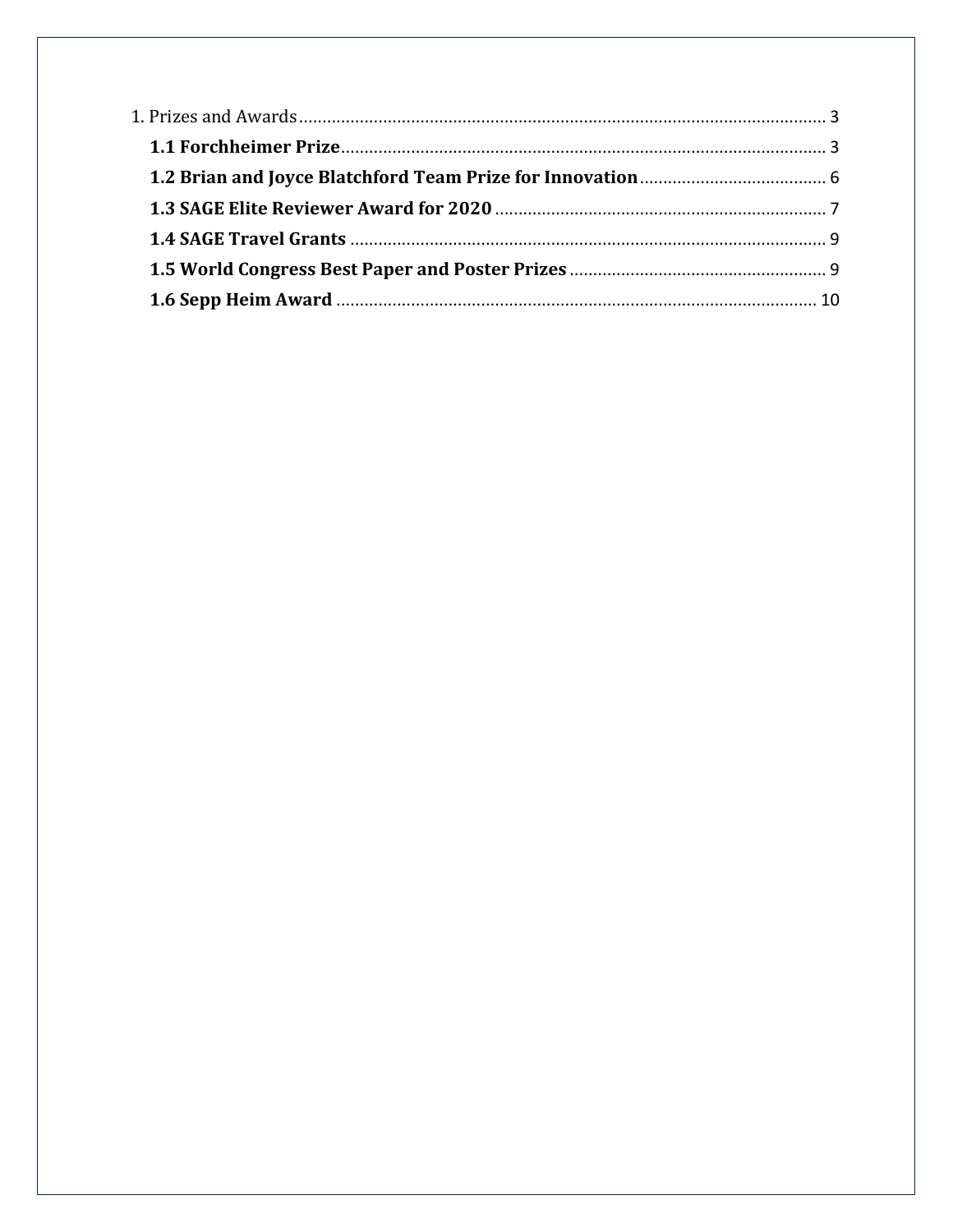## <span id="page-2-0"></span>1. Prizes and Awards

## <span id="page-2-1"></span>**1.1 Forchheimer Prize**

## **Award description**

The Forchheimer Prize was established by the Forchheimer family to honor the memory of Sylvia and Alfred Forchheimer.

At every World Congress, the International Society for Prosthetics and Orthotics recognizes the most outstanding paper on objective clinical assessment, clinical evaluation or clinical measurement published in Prosthetics and Orthotics International during the years prior to the congress with the Forchheimer Prize.

## **The Prize represents**

- a certificate of recognition,
- a cash amount of USD 1000,
- a free congress registration for one author and reimbursement for one author's flight ticket and hotel accommodation up to a total of USD 1500 to attend the ISPO World Congress. (ISPO will transfer the funds and reimbursement after the congress (against original receipts).

## **Selection process and criteria**

**A panel composed of ISPO Scientific Committee members pre-selects papers following the procedure developed by Tim Bach (2017)** *– see Notes and Guidance on Shortlisting and Selection below***.** The preselected papers are scored by a panel composed of ISPO Scientific Committee members on the following criteria on a scale from 5 to 0 (5=outstanding, 4=very good, 3=very satisfactory, 2=satisfactory, 1=barely satisfactory, 0=inadequate):

- Appropriateness of methodology
- Logic and clarity in organization and analysis of materials
- Presentation of findings, discussion and conclusion
- Significance and impact to the field of Prosthetics or Orthotics

When the winners are selected: before the World Congress When the winners are informed: before the WC by ISPO Head Office

#### **Prize ceremony**

- **•** Prize handed out at the time of the presentation of the paper and during the Closing Ceremony, a slide of the photo of the winner is shown to acknowledge the winner
- Prize introduced by: ISPO President
- Prize handed out by: ISPO President (or the respective family member)
- Presentation of the paper: The winner(s) are invited to present a brief summary of their paper (5-10 minutes) at a pre-selected timeslot (decided by the Congress Scientific Committee) during the World Congress.

### **Notes & Guidance on Shortlisting and Selection:**

## *1. PUBMED search*

■ Advanced Search Terms: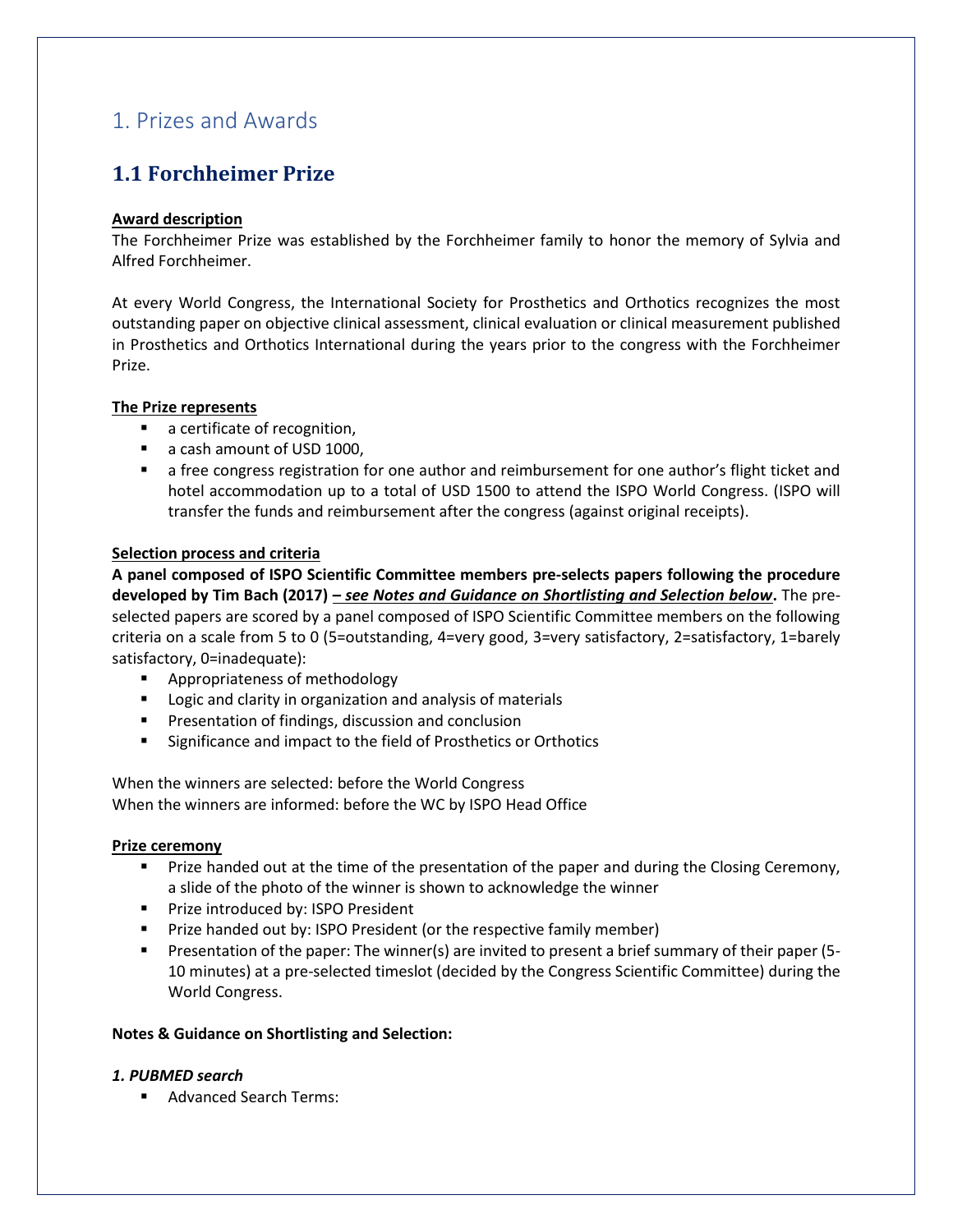o Journal: Prosthetics and Orthotics International

o Publication Dates: Congress Year -2 and -1 (for a WC in 2021, publication dates: 2019-2021)

- Total papers found (XXX)
- Save as one or more .nbib files
- Download citation files

## *2. ENDNOTE*

- Create a new Endnote library
- Import citation files o Set Import filter: Pubmed (NLM) o Import the text file into the library, check the total matches the PUBMED search total
- Export library in a file suitable for EXCEL o Download and install excel.ens style available at: https://prattlibrary.cchmc.org/exportendnote-library-excel-spreadsheet-clickable-links o Set Output style: excel
	- o Select all the library entries
	- o Export the entire library and save the file as a text file

## *3. EXCEL Spreadsheet*

- Create a new Excel file named Forchheimer\_POI\_papers
- Import the papers txt file via Data\import\....
- Clean up the file:
	- o Delete unnecessary columns (Endnote library number, Journal name, etc)
	- o Convert page range column (under Data Tab in Excel, use Text to columns function)(getaround the date problem by using a space before low numbers)
	- o Sort by volume, issue and page number so that order reflects journal structure
- Insert three columns: Eligible/Not, Selected/Not Selected and Notes

## *4. Assess Eligibility*

## The Forchheimer Prize is described as follows:

*The most outstanding paper on objective clinical assessment, clinical evaluation or clinical measurement published in Prosthetics and Orthotics International during the years prior to the congress with the Forchheimer Prize.* 

The following definitions of terms are offered:

- Objective: devoid of emotion, observable, quantitative. Psychometric properties of tests and measurements should be established within the study or should have been established by other investigators. Studies utilising qualitative methods should not be considered.
- Clinical: Pertaining to a clinic, or to direct bedside medical care, or to materials or equipment used in the care of a sick person. Technical studies, descriptions of fabrication methods, computer simulation studies, mechanical testing studies, etc. should not be included.
- Measurement: process by which the attributes or dimensions of some object/person are determined. This can include physical measurements or measurements of psychosocial attributes provided there is a defined process and measurement scale/score. Measurements may be clinic or laboratory based.
- Assessment: process by which measurements are compared to some known standard.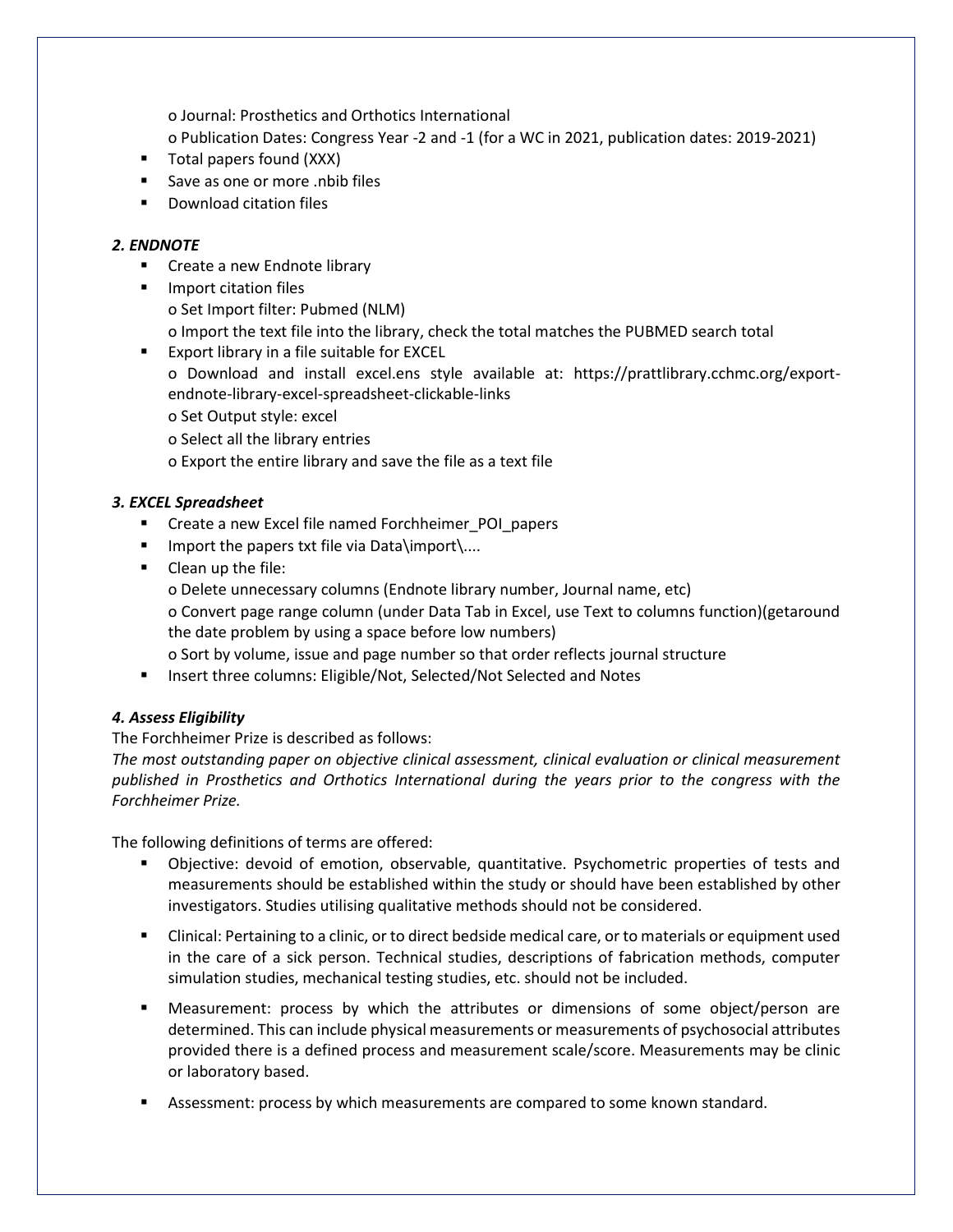■ Evaluation: process by which measurements and assessments are judged according to their value.

The definition of the award is made difficult and vague by use of the word "on". The "*most outstanding paper on objective clinical assessment, clinical evaluation or clinical measurement"* should, by literal interpretation of the definition mean that the paper is primarily *about* the clinical assessment, evaluation or measurement. This interpretation would limit the field to papers that focus on the psychometric properties (reliability, validity, sensitivity, etc) of the clinical measurement, assessment or evaluation. A review of past winners indicates that this is not the interpretation that has been applied. Past winning papers have utilised some objective clinical assessment, evaluation or measurement to address a particular clinical problem or demonstrate the effectiveness of a particular clinical technique.

The word "clinical" has also been interpreted loosely in the past. In 2010 the Prize was awarded to a systematic review of outcomes in upper limb amputees. This was not a "clinical" study but a review of clinical studies and was therefore considered eligible. Because it was a systematic review which used an objective method, it could be considered "objective". The same could not necessarily be said of narrative reviews. Systematic reviews were developed in an attempt to minimize reviewer bias which could occur in narrative reviews.

In assessing eligibility, the following steps should be taken:

- Search for all Executive Board members and Scientific Committee members. Any papers authored by these individuals was considered ineligible because of the potential perceived conflict of interest these individuals have in selecting the Prize winner.
- **EXECT** Certain types of papers should be considered ineligible because they clearly do nt fit within the definition of "clinical". These include: editorials, letters, book reviews, corrigenda, technical reports, clinical notes.
- Narrative reviews should be excluded because of the risk of bias (not "objective").
- Case studies are excluded because they are considered low level evidence. Presumably the "most outstanding paper" would be higher level evidence than case studies.

Brief notes are included with each paper in the spreadsheet to indicate reasons for ineligibility and reasons for selection or non-selection.

## *5. Short List*

A short list is developed by selecting *the most outstanding paper from each issue* from the volumes published in the relevant biennium.

All eligible papers in each issue are considered. Papers are selected based on an assessment of the originality, methodological quality, relevance to clinical problems and overall quality of the manuscript.

- In assessing originality, consideration is given to the uniqueness of the problem or intervention and the rationale for the study. Studies which replicate earlier publications or findings are ranked lower.
- In assessing methodological quality, consideration is given to the demonstrated quality of the measurement, assessment or evaluation, the sample size, the appropriateness of the statistical analysis (Methods section) and the interpretation of results. For systematic reviews, the number of included papers, the objective assessment of level of evidence and research quality and the meta-analysis (if any) are considered.
- The relevance of the study is judged from the clinical relevance statement, Background and Discussion sections.
- **•** The quality of the manuscript is judged on the overall quality of organisation and layout, quality of English expression and the clarity of the figures and tables.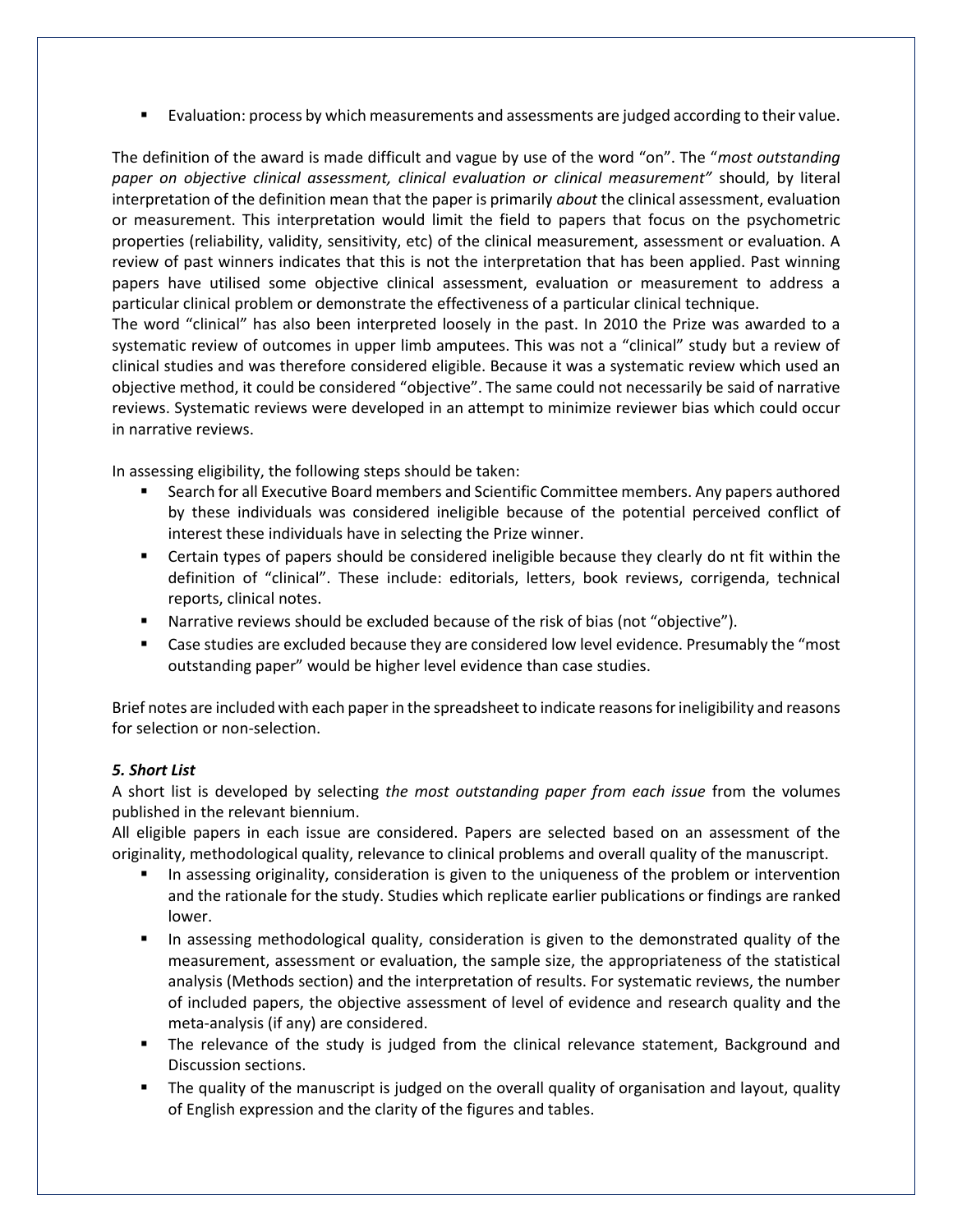It is recommended that the Selection Committee should apply more formal scoring processes to the shortlisted papers.

## <span id="page-5-0"></span>**1.2 Brian and Joyce Blatchford Team Prize for Innovation**

## **Award description**

The Brian and Joyce Blatchford Team Prize for Innovation has been established by the Blatchford Family to honor the memory of Brian and Joyce Blatchford. It is awarded at every World Congress of the International Society for Prosthetics and Orthotics.

## **The Prize represents**

The Prize consists of a cash prize of EUR 15,000, as well as a trophy.

## **The Selection Criteria:**

The Prize is awarded to a team that has an outstanding record of innovative achievement in the field of prosthetics and/or orthotics. The achievement should be related to prosthetic and/or orthotic hardware, or scientifically based new techniques, which result in better prostheses or orthotics.

The Team of Awardee will be selected on the basis of their outstanding research achievements and excellence of their research programmes in prosthetics / orthotics. Selection will be based on merit and one or more of the following criteria will apply as appropriate:

- demonstrated track records of the candidate / team as evidence in the quality of the research and scholarship achievements, grants, prizes and patent awards, significant output in international peer-reviewed literature, and other forms of special recognition relevant to the discipline of prosthetics / orthotics;
- presented strong and solid evidence of successful application and/or commercialization of the relevant research outputs;
- provided substantial contributions of the candidate / team to the field of prosthetics / orthotics research and/or demonstrated potential for making outstanding contributions to research in the field of prosthetics / orthotics; and
- accomplished positive impact and significance of the research to the industrial, economic and social development in the field of prosthetics / orthotics locally and internationally.

#### **Selection process**

The Brian & Joyce Blatchford Award will be administered by the Head Office of the International Society for Prosthetics and Orthotics (ISPO). A Selection Panel chaired by the Chairperson of Scientific Committee of ISPO (ISPO-SC), and comprising three members of the ISPO-SC plus one representative of Blatchford Group, will be set up to consider the applications. The Panel may also seek external peer assessments as and when necessary. The Panel will be responsible for the final selection based on the documents submitted and oral presentation by the candidates / teams may be required.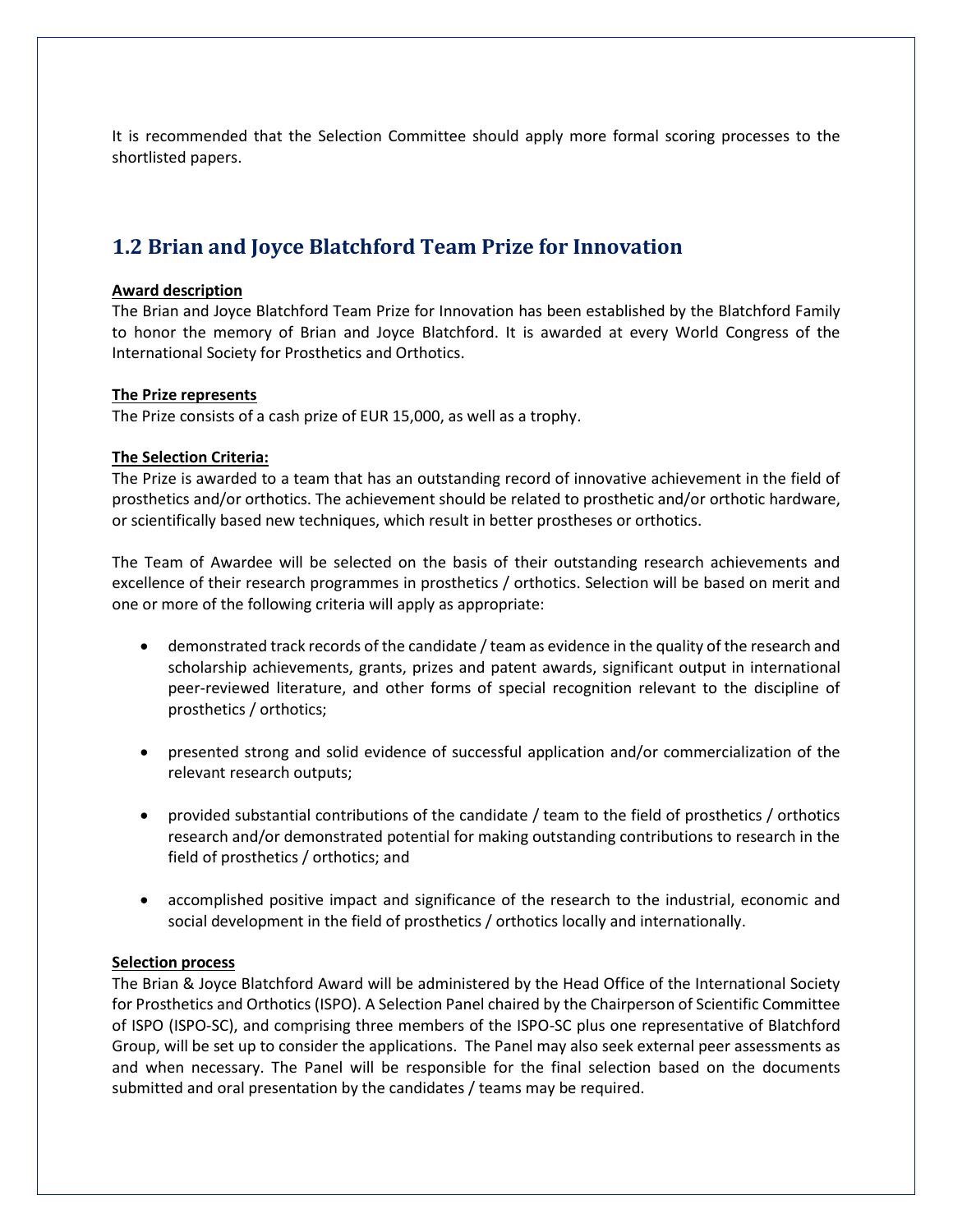The assessment of the competing teams is based on their outstanding research achievements and excellence of their research programs in prosthetics/orthotics (on a project base). The Chair of the Scientific Committee first makes a pre-selection, excluding applications that are considered to be ineligible. Next, the pre-selected projects are scored. The following criteria are scored by a panel composed of ISPO Scientific Committee members on a scale from 5 to 0 (5=outstanding, 4=very good, 3=very satisfactory, 2=satisfactory, 1=barely satisfactory, 0=inadequate):

- a significant piece of research with potential to contribute positively to the industrial, economic and social development in the field of prosthetics / orthotics locally and internationally;
- demonstrated track record as evidence in the quality of the research and scholarship achievements, grants, prizes and patent awards, significant output in international peer-reviewed literature, and other forms of special recognition relevant to the discipline of prosthetics / orthotics;
- **•** presented strong and solid evidence of successful application and / or commercialization of the relevant research outputs; and/or
- provided substantial contributions of the competing teams to the field of prosthetics / orthotics research and / or demonstrated potential for making outstanding contributions to research in the field of prosthetics / orthotics.
- **•** The research should not necessarily be published in POI.

The Scientific Committee and panel present their recommendation to the Executive Board for formal endorsement.

When the winners are selected: before the WC

When the winners are informed: before the WC by ISPO Head Office

### **Prize ceremony**

- Prize handed out at the time of the presentation of the paper (during the Closing Ceremony, a slide is shown to acknowledge the winner)
- **Prize introduced by: Stephen Blatchford or his representative or ISPO President by default**
- **Prize handed out by: Stephen Blatchford or his representative or ISPO President by default**
- Presentation of the paper: The winner(s) are invited to present a brief summary of their paper (15 minutes) at a pre-selected timeslot (decided by the Congress Scientific Committee) during the World Congress.

## <span id="page-6-0"></span>**1.3 SAGE Elite Reviewer Award**

## **Award Description**

The evaluation of a manuscript for publication is a difficult task requiring critical thinking and demanding time, effort, and clear articulation of opinions. It is an act of scholarship and a necessary component of publication efforts. Nevertheless, this activity is almost devoid of reward or recognition, and is usually anonymous to all but the journal editors. Therefore, the SAGE Elite Reviewer Award has been established to recognize reviewers whose contributions to Prosthetics and Orthotics International have been of extraordinary magnitude and quality.

#### **Prize represents**

■ 500 pounds per year (meaning: Total Award value is £1000 per World Congress) + certificates to each winner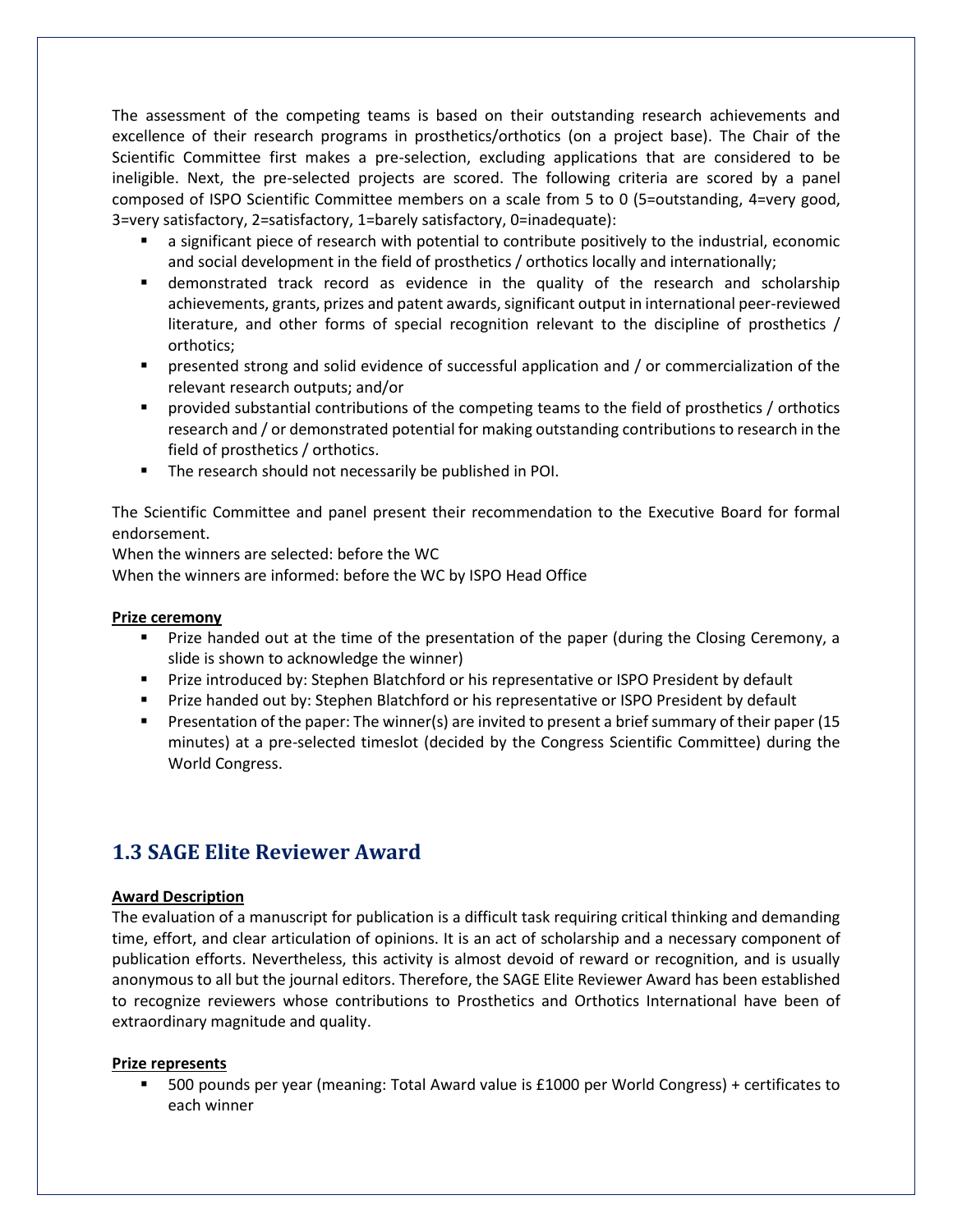■ Awarded to: up to 5 reviewers (per World Congress) – amount available (i.e.£1,000) to be split per reviewer (same amount per reviewer)

## **Award Criteria**

Reviewers will be eligible for the award if they:

- 1) completed multiple reviews (>2) in a given calendar year;
- 2) consistently submitted their review in a timely manner;
- 3) consistently received a high-quality rating from the editors for their reviews (>2.5 out of 3);
- 4) they were not members of the Editorial Board or Associate Editors during the calendar year for which the award is being made.

When the winners are selected: before the WC When the winners are informed: before the WC by the editors in chief Whom selects winner: POI Editors in Chief

## **Award Process**

In February/March of each year, the Editors-in-Chief run a "Reviewer Summary Report" listing all the reviewers who provided reviews in the preceding calendar year. This report is used to generate a "Thank You to Reviewers" notice published in the April issue of each year.

This same report includes reviewer statistics that will be used to identify the elite reviewers. In order to identify the elite reviewers, the report will be sorted by:

- 1) number of reviews completed;
- 2) average time to submit reviews;
- 3) average R-Score (quality rating from 0 to 3 points, with 3 being indicative of a high-quality review).

The Editors-in-Chief will review the reviewer statistics and identify up to five reviewers who provided the highest number of timely reviews and the highest R score. The selected reviewers will receive an equal share of the monetary prize. The Editors-in-Chief will then notify the Chair of the Publications Committee of the awardees by April of each year so that Notification of Award can be sent to the reviewers from the EICs in conjunction with ISPO.

Notification will be sent to the awardees using a Notification of Award template and the Editors-In-Chief will publish a notice about the award recipients in the June issue of POI. The ISPO Office will be responsible for payment of the award to the recipients either in person at the World Congress in congress years or by mail.

## **Prize ceremony**

- When awarded: Closing Ceremony
- Who introduces the prize: ISPO President
- Whom hands out: EiCs on stage for the photo opportunity (no speech)
- Presentation: Should any recipient not be in attendance, ISPO Head Office would ask for their photo to be shown on screen with their name during award presentation. The awarding ceremony will take up to five minutes.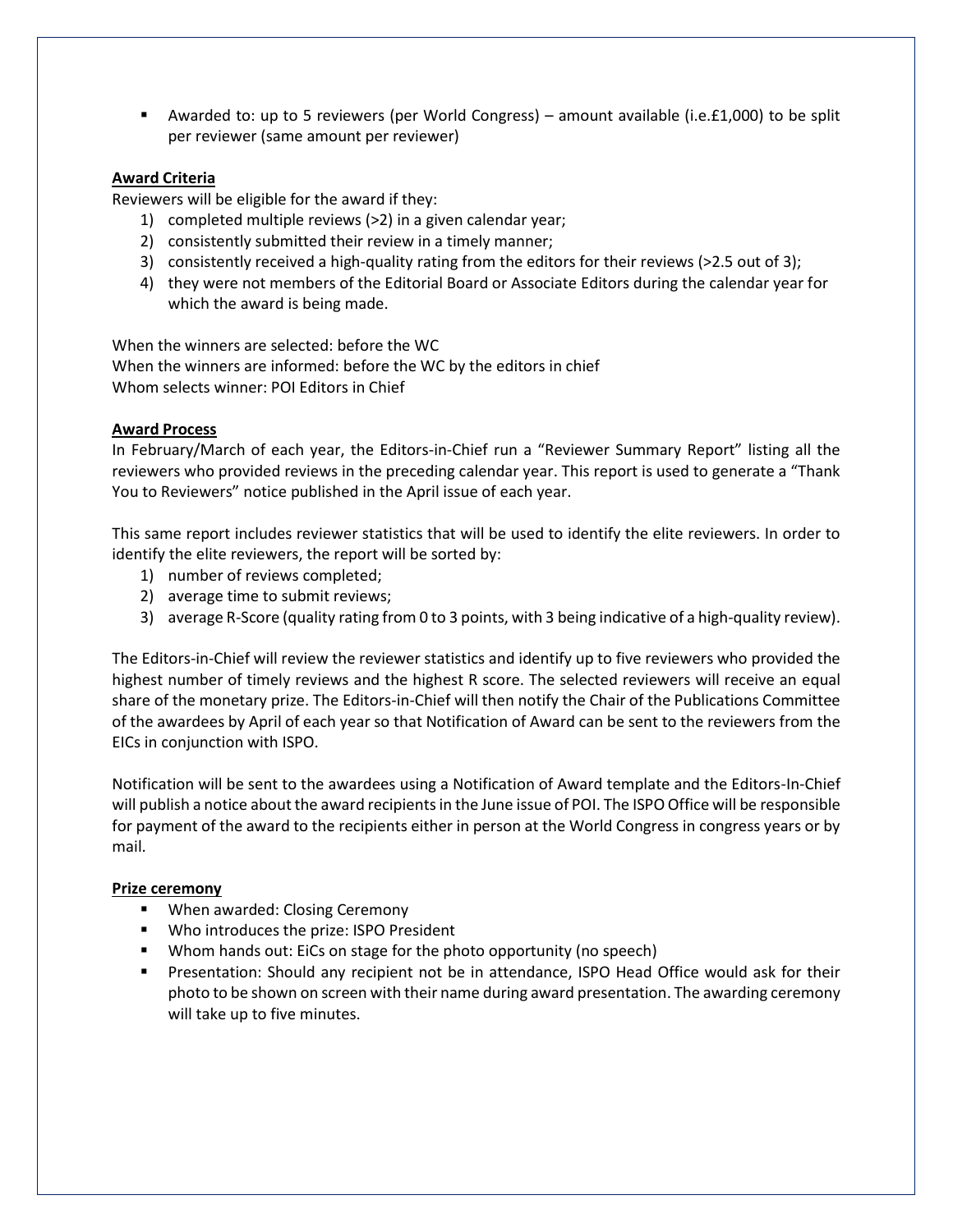## <span id="page-8-0"></span>**1.4 SAGE Travel Grants**

## **Prize represents**

▪ 500 pounds per year (meaning: Total Award value is £1000 per World Congress) + certificates to each winner (the amount and number of 'SAGE Travel Grant Award winners' might be higher, depending on the total amount available from SAGE).

## **Award Criteria**

- **EXE** Selection criteria: For best reviewed paper of those awarded a travel grant (the highest scoring, receive the SAGE travel grant)
- When the winners are selected: before the WC
- When the winners are informed: before the WC by ISPO head office
- Who selects: World Congress Scientific committee gives a score to the abstracts + ISPO Head Office combines the ranking of abstracts with the list of travel grant applicants + applies certain criteria to come up with a final 'ranking' (see travel grant guidelines for the criteria).
- Top 2 (or more, depending on the amount available and place the recipient travels from) will be recipients of the SAGE Travel Grant Award – next are recipients of the normal travel grant.
- Selected amongst the applicants for travel grants

## **Prize ceremony**

- When awarded the certificate: during the congress session where the paper is presented
- Whom introduced and hands out: the chair of the session
- Length of presentation: In line with the session guidelines
- The recipients will then only be acknowledged during the Closing Ceremony
- A paper can receive multiple awards

## <span id="page-8-1"></span>**1.5 World Congress Best Paper and Poster Prizes**

## **Prize represents**

Prize per award: 250 EURO + certificate

## **Award Criteria**

The Best Paper Prizes will be awarded by the local organizing/scientific committee to five individual presenters of free papers / posters in the following 5 categories:

- **■** Advancing Clinical Treatment: greatest contribution to advancing the clinical management of clients.
- Advancing Technology: greatest contribution to advancing technical capabilities in prosthetics and orthotics
- **■** Advancing Psychosocial Science: the greatest contribution to advancing our understanding of the psychosocial aspects of client care.
- Advancing Education: greatest contribution to advancing prosthetics and orthotics education.
- Best Poster: paper presented in poster format that makes the most substantial contribution to advancing knowledge in prosthetics and orthotics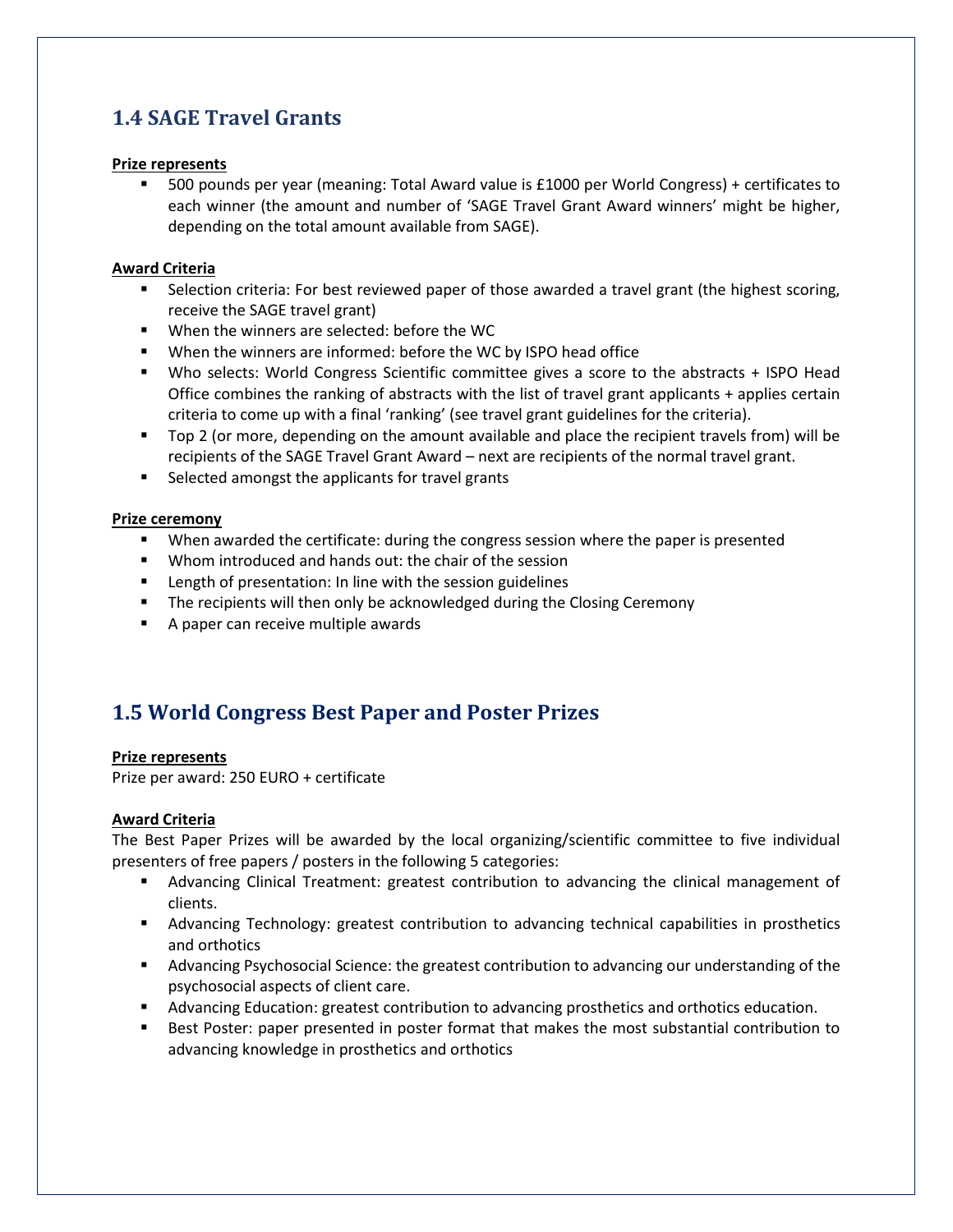The winners are selected before the World Congress. A preselection is made, based on scoring of submitted abstracts.

The winners of the five Best Papers and Poster prizes will be decided during the World Congress after all eligible presentations have been visited and judged by members of the WC Scientific Committee.

### **Prize ceremony**

- When introduced and handed out: Closing Ceremony
- **E** Introduced and handed out by the WC Scientific Committee Chair.
- Length of presentation: 5-10 minutes

## <span id="page-9-0"></span>**1.6 Sepp Heim Award**

The Sepp Heim Award was established by ISPO at the ISPO World Congress 2019 to honor Sepp Heim for his lifetime of significant contributions to ISPO as well as the development of mobility devices (prosthetics, orthotics, and wheelchairs) education and services in less resourced settings. The Sepp Heim Award replaced the Yeongchi Wu International Education Award.

The award is granted to an individual/s or institution/organization that has made a major contribution to mobility device education and/or improving mobility devices service in less resourced settings. In doing so, the nominee should have positive impact to the lives of persons with disabilities living in less resourced settings through improving availability, accessibility, affordability, quality, and sustainability of mobility device services.

#### **The winner will receive:**

- Award Certificate
- \$1000.00 USD
- Complimentary registration to the ISPO World Congress for the recipient or a representative if the award is attributed to an institution/organization

#### **Selection process and criteria:**

Sepp Heim Award is managed by a Committee comprised of:

- The ISPO President Elect (Chair)
- The Chair of the ISPO Education Committee
- The Chair of the ISPO Scientific Committee
- Representatives (2) from the financial contributors to the Sepp Heim Award fund

The award is granted to an individual/s or institution/organization that has made a major contribution to mobility device education and/or improving mobility devices service in less resourced settings. In doing so, the nominee should have positive impact to the lives of persons with disabilities living in less resourced settings through improving availability, accessibility, affordability, quality, and sustainability of mobility device services.

#### **Nominations process**

A call for nomination is made by ISPO International at least 6 months before the following World Congress. Nominations are open for a period of 3-months and can be submitted by any ISPO member who considers the nominee meets the criteria and spirit of the award. Nominations